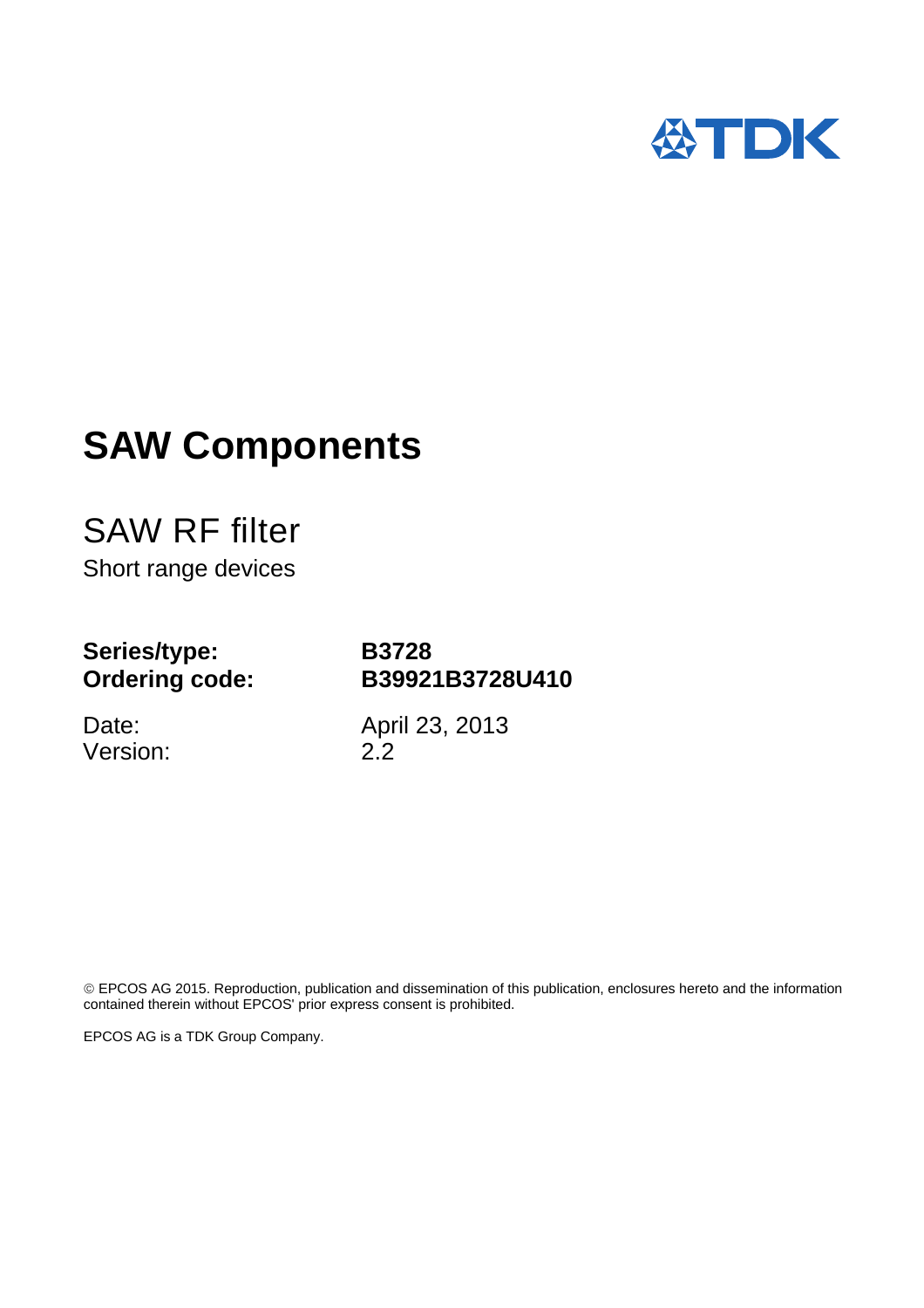

**915.00 MHz**

**B3728**

# **SAW Components**

# **SAW RF filter**

**Data sheet**

#### $\equiv$ M $\Box$

## **Application**

- Low-loss RF filter for remote control receivers
- $\blacksquare$  No matching network required for operation at 50  $\Omega$



#### **Features**

- Package size  $3.0 \times 3.0 \times 1.1 \text{ mm}^3$
- Package code DCC6C
- RoHS compatible
- Approximate weight 0.037 g
- Package for Surface Mount Technology (SMT)
- Ni, gold-plated terminals
- Lead free soldering compatible with J STD20C
- AEC-Q200 qualified component family
- **E**lectrostatic **S**ensitive **D**evice (**ESD**)



#### **Pin configuration**

|  | Input |
|--|-------|
|  |       |

- 5 Output
- 1,3,4,6 Ground

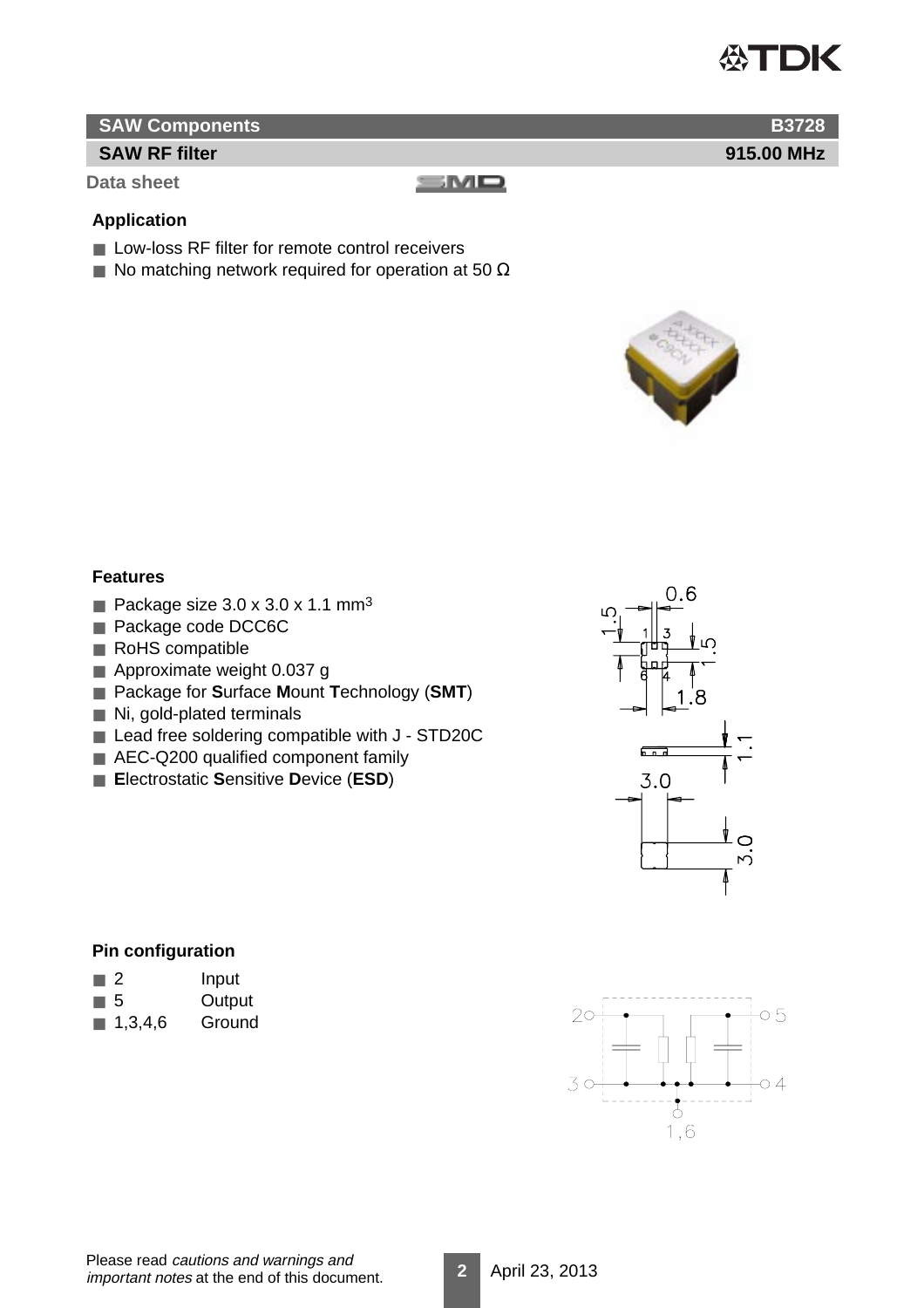# 公TDK

**SAW Components**

# **SAW RF filter**

**Data sheet**

# **Characteristics**

| Reference temperature for specification: |  | $T = +25^{\circ}C$        |
|------------------------------------------|--|---------------------------|
| Terminating source impedance:            |  | $Z_{\rm s}$ = 50 $\Omega$ |
| Terminating load impedance:              |  | $Z_1 = 50 \Omega$         |

|                               |                                      |                       | min. | typ.<br>@ 25 °C | max. |            |
|-------------------------------|--------------------------------------|-----------------------|------|-----------------|------|------------|
|                               |                                      |                       |      |                 |      | <b>MHz</b> |
| <b>Center frequency</b>       |                                      | $f_{\rm C}$           |      | 915.00          |      |            |
|                               | <b>Maximum insertion attenuation</b> |                       |      |                 |      |            |
|                               | 902.00  928.00 MHz                   | $\alpha_{\text{max}}$ |      | 2.2             | 2.6  | dB         |
|                               |                                      |                       |      |                 |      |            |
| <b>Amplitude ripple (p-p)</b> |                                      | $\Delta \alpha$       |      |                 |      |            |
|                               | 902.00  928.00 MHz                   |                       |      | 1.4             | 1.8  | dB         |
|                               |                                      |                       |      |                 |      |            |
| <b>VSWR</b>                   |                                      |                       |      |                 |      |            |
| Input                         | 902.00  928.00 MHz                   |                       |      | 1.7             | 2.0  |            |
| Output                        | 902.00  928.00 MHz                   |                       |      | 1.8             | 2.0  |            |
|                               |                                      |                       |      |                 |      |            |
| <b>Attenuation</b>            |                                      |                       |      |                 |      |            |
|                               |                                      |                       |      |                 |      |            |
|                               | 800.00 MHz<br>10.00                  |                       | 35   | 38              |      | dB         |
|                               | 800.00<br>888.00 MHz<br>$\sim$       |                       | 39   | 41              |      | dB         |
|                               | 888.00<br>890.00 MHz                 |                       | 35   | 40              |      | dB         |
|                               | 890.00  894.00 MHz                   |                       | 15   | 22              |      | dB         |
|                               | 940.00<br>941.00 MHz                 |                       | 45   | 53              |      | dB         |
|                               | 941.00<br>967.00 MHz<br>$\mathbf{L}$ |                       | 50   | 52              |      | dB         |
|                               | 967.00  1350.00 MHz                  |                       | 40   | 42              |      | dB         |
|                               | 1350.00  1600.00 MHz                 |                       | 35   | 37              |      | dB         |
|                               | 1600.00  2000.00 MHz                 |                       | 30   | 33              |      | dB         |
|                               | 2000.00  2500.00 MHz                 |                       | 28   | 31              |      | dB         |
|                               |                                      |                       |      |                 |      |            |
|                               |                                      |                       |      |                 |      |            |

 $\blacksquare$ M $\blacksquare$ 



**915.00 MHz**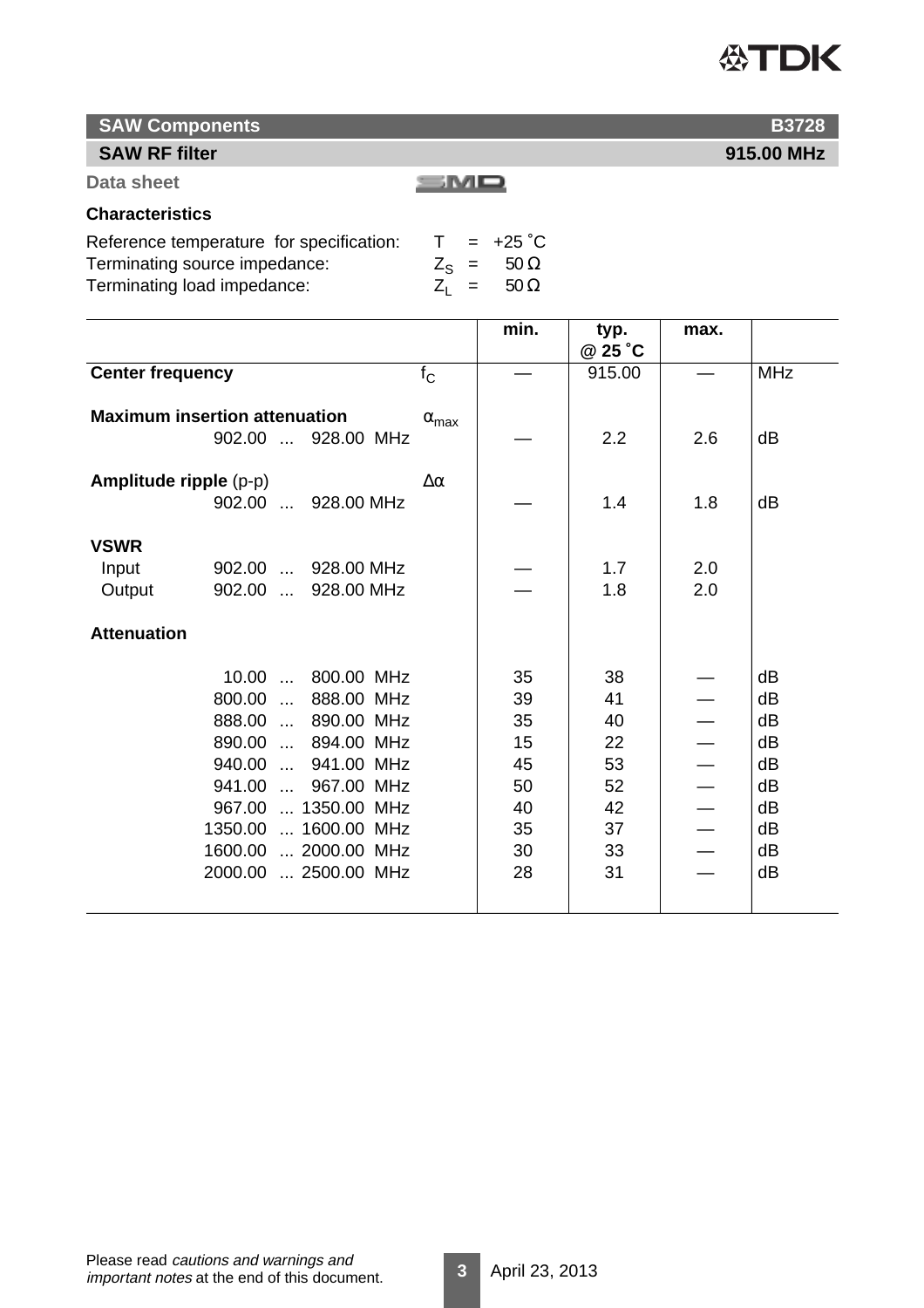# **SAW RF filter**

**Data sheet**

# **Characteristics**

| Temperature range for specification: |  | $T = -25 \degree C$ to +75 $\degree C$ |
|--------------------------------------|--|----------------------------------------|
| Terminating source impedance:        |  | $\angle$ <sub>S</sub> = 50 $\Omega$    |
| Terminating load impedance:          |  | $Z_1 = 50 \Omega$                      |

|                                      |                       | min. | typ.    | max. |            |
|--------------------------------------|-----------------------|------|---------|------|------------|
|                                      |                       |      | @ 25 °C |      |            |
| <b>Center frequency</b>              | $f_C$                 |      | 915.00  |      | <b>MHz</b> |
|                                      |                       |      |         |      |            |
| <b>Maximum insertion attenuation</b> | $\alpha_{\text{max}}$ |      |         |      |            |
| 902.00  928.00 MHz                   |                       |      | 2.2     | 3.6  | dB         |
|                                      |                       |      |         |      |            |
| <b>Amplitude ripple (p-p)</b>        | $\Delta \alpha$       |      |         |      |            |
| 902.00  928.00 MHz                   |                       |      | 1.4     | 2.8  | dB         |
|                                      |                       |      |         |      |            |
| <b>VSWR</b>                          |                       |      |         |      |            |
| 902.00  928.00 MHz<br>Input          |                       |      | 1.7     | 2.0  |            |
| Output<br>902.00  928.00 MHz         |                       |      | 1.8     | 2.0  |            |
|                                      |                       |      |         |      |            |
| <b>Attenuation</b>                   |                       |      |         |      |            |
|                                      |                       |      |         |      |            |
| 10.00  800.00 MHz                    |                       | 35   | 38      |      | dB         |
| 800.00<br>888.00 MHz                 |                       | 37   | 41      |      | dB         |
| 888.00  890.00 MHz                   |                       | 26   | 40      |      | dB         |
| 890.00  894.00 MHz                   |                       | 6    | 22      |      | dB         |
| 940.00  941.00 MHz                   |                       | 31   | 53      |      | dB         |
| 941.00  967.00 MHz                   |                       | 40   | 52      |      | dB         |
| 967.00  1350.00 MHz                  |                       | 38   | 42      |      | dB         |
| 1350.00  1600.00 MHz                 |                       | 35   | 37      |      | dB         |
| 1600.00  2000.00 MHz                 |                       | 30   | 33      |      | dB         |
|                                      |                       | 28   |         |      | dB         |
| 2000.00  2500.00 MHz                 |                       |      | 31      |      |            |

 $\equiv$ M $\Box$ 

**B3728**

**915.00 MHz**

**公TDK** 

**4** April 23, 2013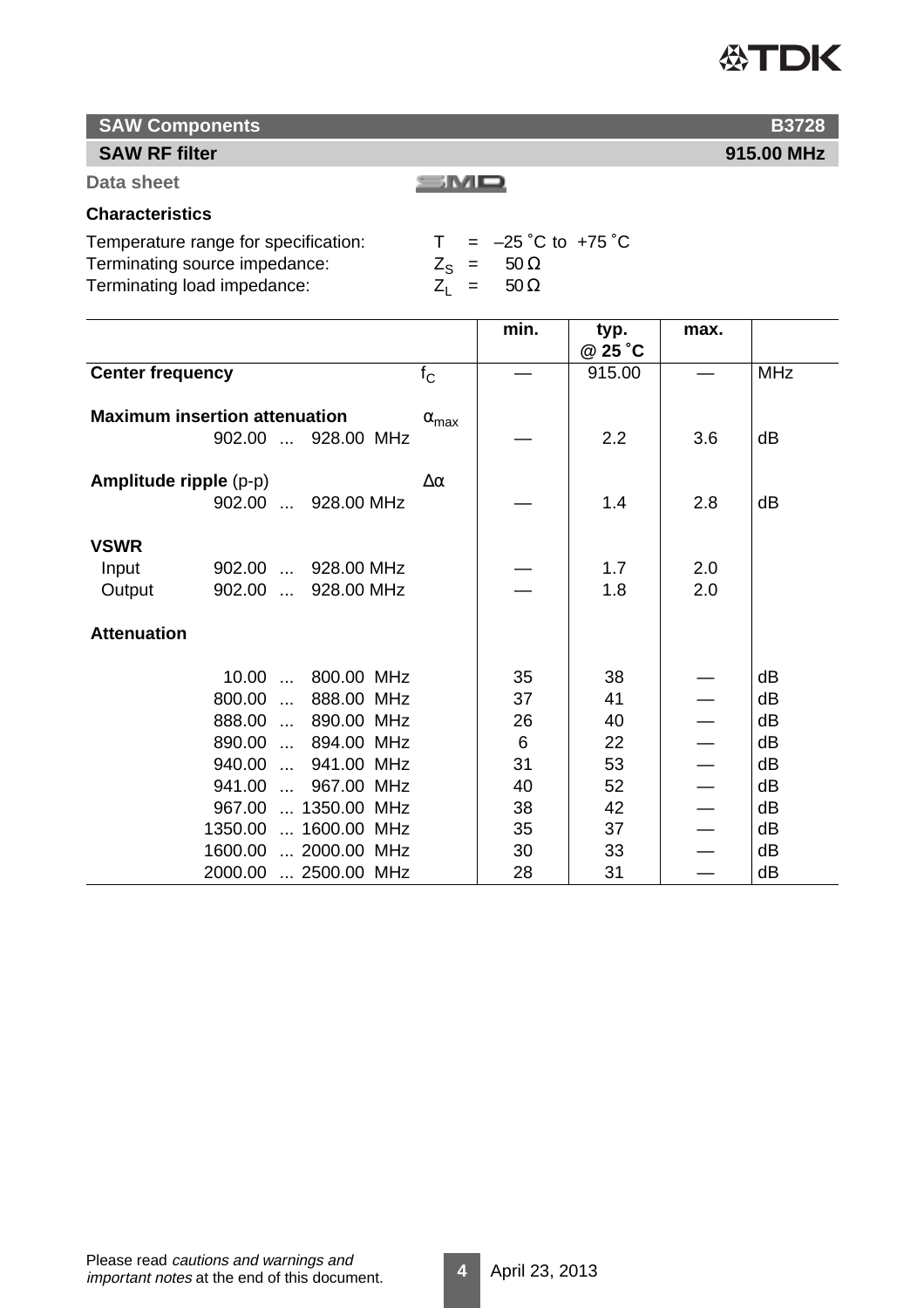# **公TDK**

# **SAW Components**

# **SAW RF filter**

**Data sheet**

# **Characteristics**

| Temperature range for specification: |  | $= -40$ °C to +85 °C      |
|--------------------------------------|--|---------------------------|
| Terminating source impedance:        |  | $Z_{\rm S}$ = 50 $\Omega$ |
| Terminating load impedance:          |  | $Z_1 = 50 \Omega$         |

|                                                            |                                                                                                                           |                       | min.                            | typ.<br>@ 25 °C                  | max.       |                                  |
|------------------------------------------------------------|---------------------------------------------------------------------------------------------------------------------------|-----------------------|---------------------------------|----------------------------------|------------|----------------------------------|
| <b>Center frequency</b>                                    |                                                                                                                           | $f_{\rm C}$           |                                 | 915.00                           |            | <b>MHz</b>                       |
| <b>Maximum insertion attenuation</b><br>902.00  928.00 MHz |                                                                                                                           | $\alpha_{\text{max}}$ |                                 | 2.2                              | 4.0        | dB                               |
| <b>Amplitude ripple (p-p)</b>                              | 902.00  928.00 MHz                                                                                                        | $\Delta \alpha$       |                                 | 1.4                              | 3.2        | dB                               |
| <b>VSWR</b><br>Input<br>Output                             | 902.00  928.00 MHz<br>902.00  928.00 MHz                                                                                  |                       |                                 | 1.7<br>1.8                       | 2.0<br>2.0 |                                  |
| <b>Attenuation</b>                                         |                                                                                                                           |                       |                                 |                                  |            |                                  |
| 940.00                                                     | 10.00  800.00 MHz<br>800.00  888.00 MHz<br>888.00  890.00 MHz<br>890.00  894.00 MHz<br>941.00 MHz<br>941.00<br>967.00 MHz |                       | 35<br>36<br>26<br>5<br>27<br>35 | 38<br>41<br>40<br>22<br>53<br>52 |            | dB<br>dB<br>dB<br>dB<br>dB<br>dB |
|                                                            | 967.00  1350.00 MHz                                                                                                       |                       | 38                              | 42                               |            | dB                               |
|                                                            | 1350.00  1600.00 MHz                                                                                                      |                       | 35                              | 37                               |            | dB                               |
|                                                            | 1600.00  2000.00 MHz<br>2000.00  2500.00 MHz                                                                              |                       | 30<br>28                        | 33<br>31                         |            | dB<br>dB                         |

 $\equiv$ M $\Box$ 

# **Maximum ratings**

| Operable temperature range         |                            | $-45/+125$ | $^{\circ}$ C |                                        |
|------------------------------------|----------------------------|------------|--------------|----------------------------------------|
| Storage temperature range          | stg                        | $-45/+125$ | $^{\circ}$ C |                                        |
| DC voltage                         | $\mathsf{V}_{\mathsf{DC}}$ | 6          |              |                                        |
| Source power                       | $P_S$                      | 15         | dBm          | source impedance 50 $\Omega$           |
| Source power<br>902 MHz to 928 MHz | $P_S$                      | 18         | dBm          | duty cycle 1:10,<br>$-40$ °C to +85 °C |

Please read cautions and warnings and important notes at the end of this document.

**5** April 23, 2013



**915.00 MHz**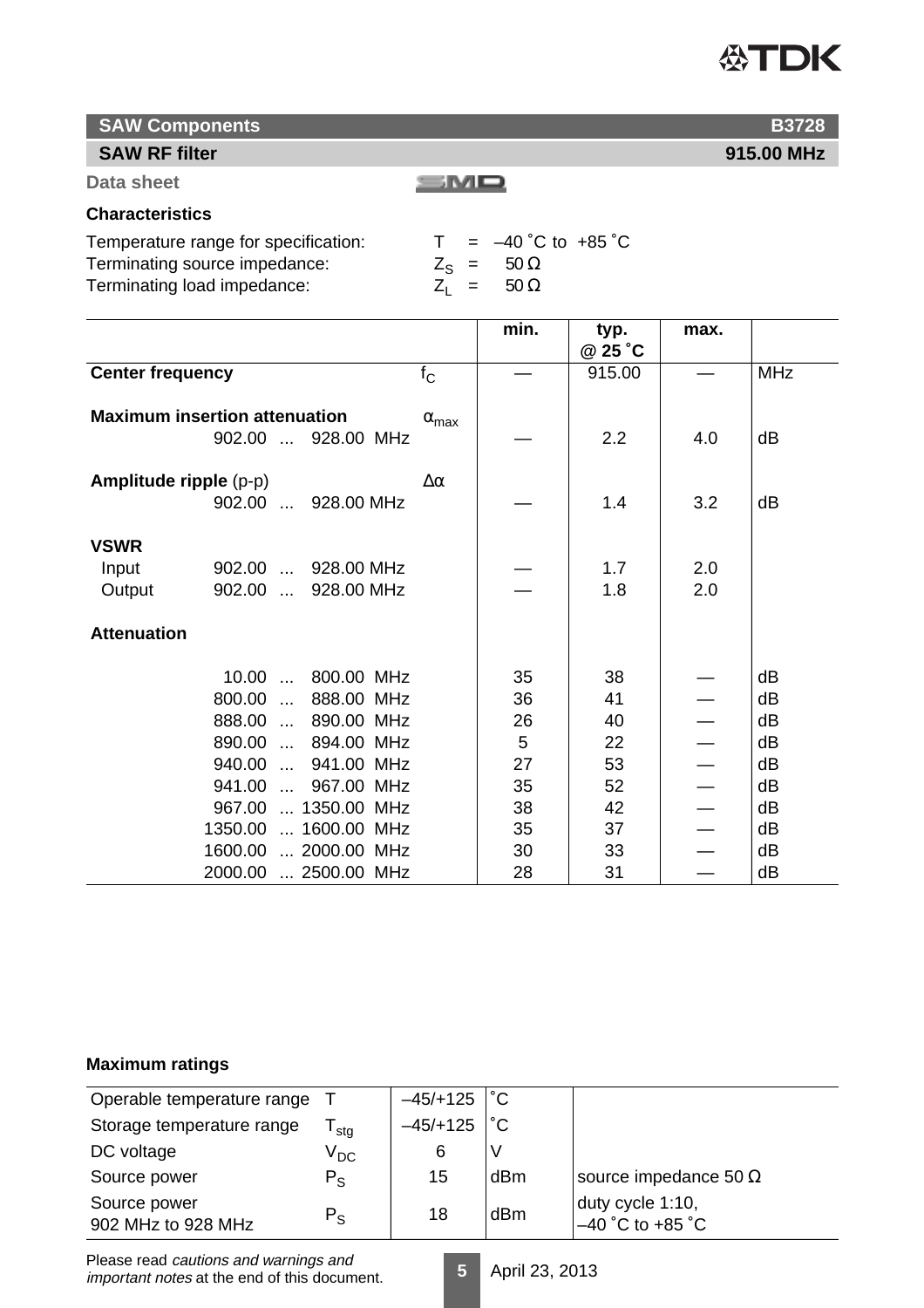

**915.00 MHz**

**B3728**

## **SAW Components**

## **SAW RF filter**

**Data sheet**

# $\equiv$ MD

## **ESD protection of SAW filters**

SAW filters are **E**lectro **S**tatic **D**ischarge sensitive devices. To reduce the probability of damages caused by ESD, special matching topologies have to be applied.

In general, "ESD matching" has to be ensured at that filter port, where electrostatic discharge is expected.

Electrostatic discharges predominantly appear at the antenna input of RF receivers. Therefore only the input matching of the SAW filter has to be designed to short circuit or to block the ESD pulse.

Below three figures show recommended "ESD matching" topologies.

For wideband filters the high-pass ESD matching structure needs to be at least of 3rd order to ensure a proper matching for any impedance value of antenna and SAW filter input. The required component values have to be determined from case to case.







In cases where minor ESD occur, following simplified "ESD matching" topologies can be used alternatively.



# **Fig. 3 3rd order high-pass structure for basic ESD protection**

In all three figures the shunt inductor Lp2 could be replaced by a shorted microstrip with proper length and width. If this configuration is possible depends on the operating frequency and available pcb space.

Effectiveness of the applied ESD protection has to be checked according to relevant industry standards or customer specific requirements

For further information, please refer to EPCOS Application report:

#### "**ESD protection for SAW filters**".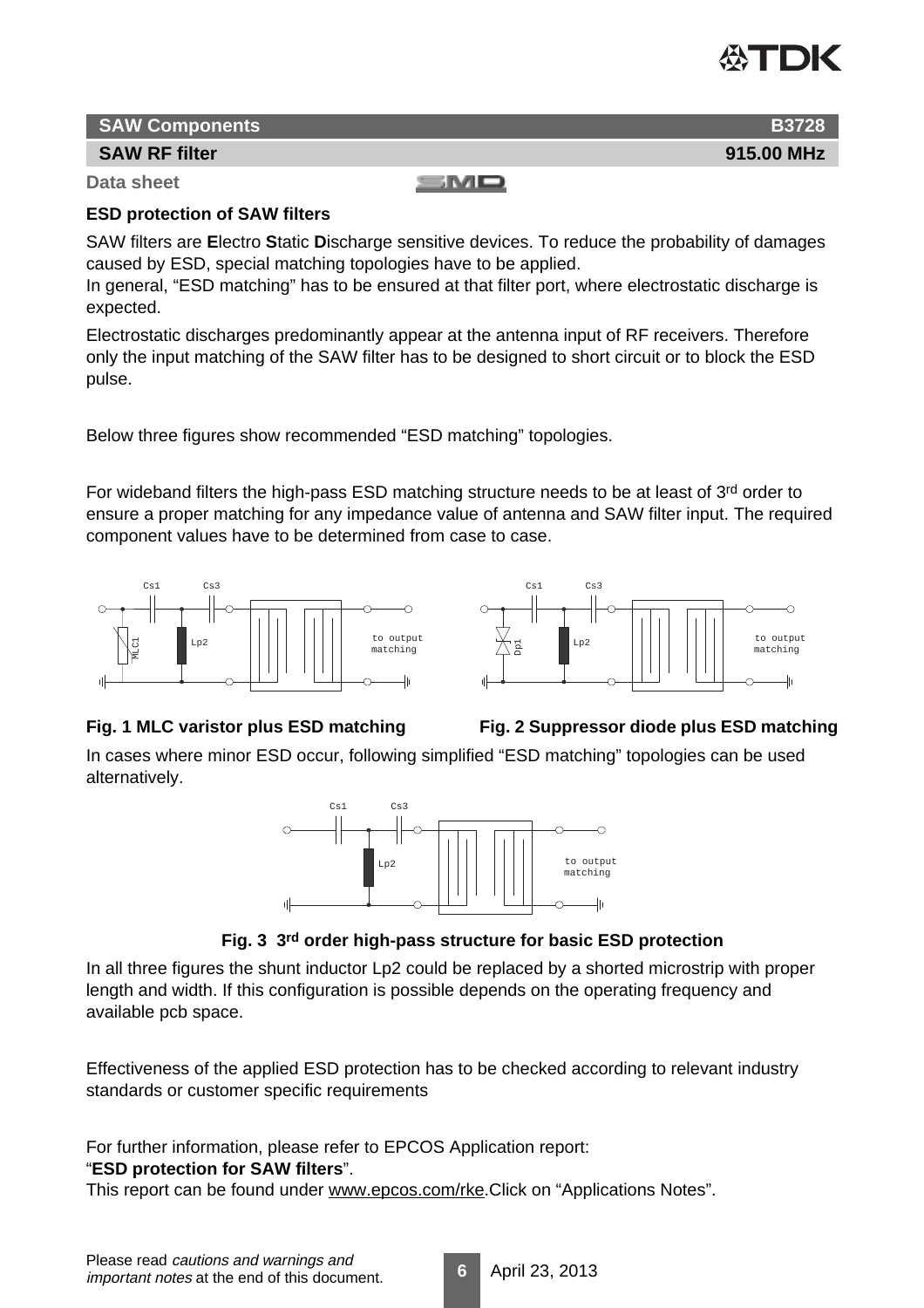# **公TDK**

| <b>SAW Components</b> |            |
|-----------------------|------------|
| <b>SAW RF filter</b>  | 915.00 MHz |

**Data sheet**

SMD

# **Transfer function**



# **Transfer function** (wideband)

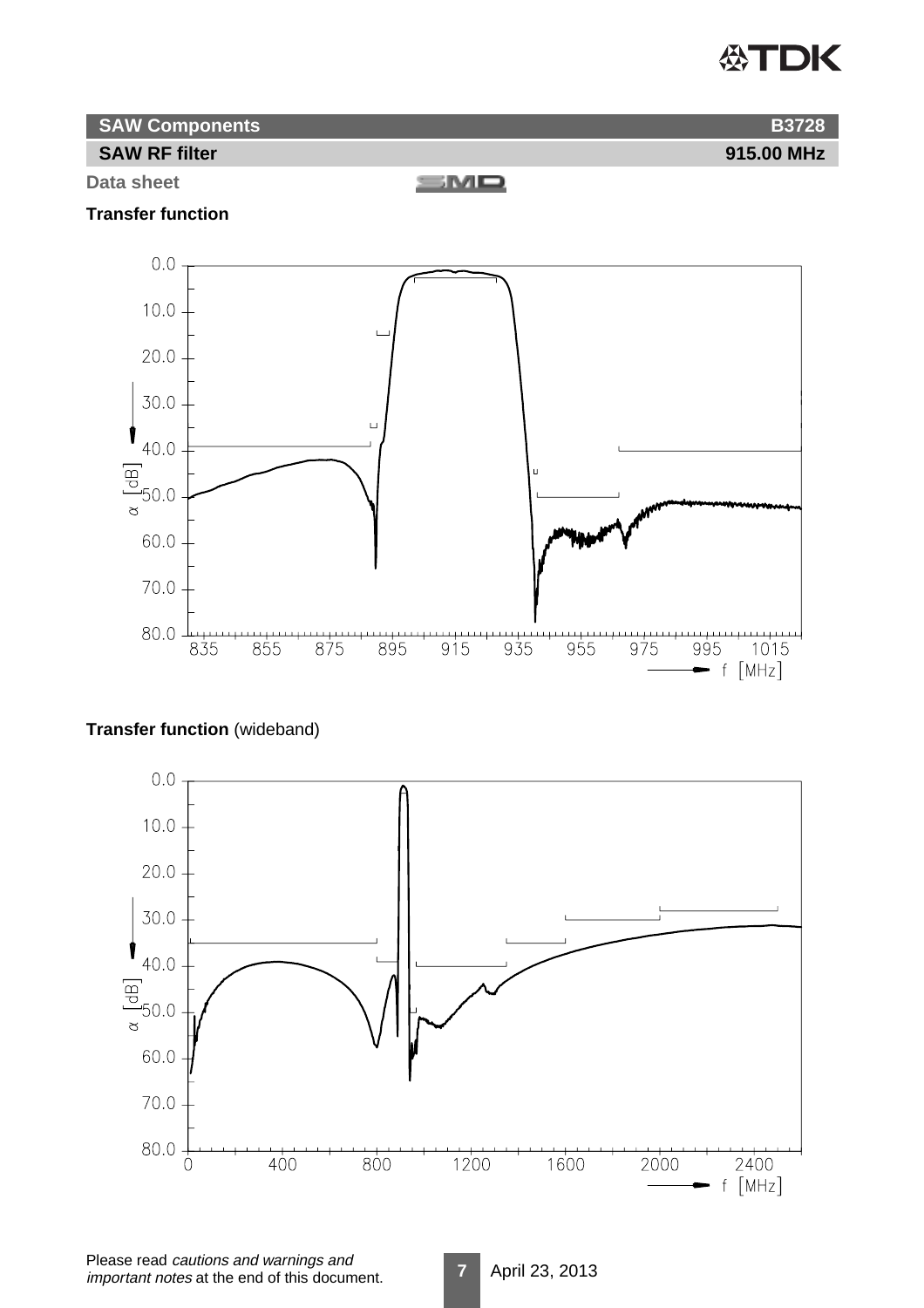# **ASTDK**

**SAW Components**

#### **SAW RF filter**

**Data sheet**

SMO

#### **References**

| <b>Type</b>                | B3728                                                                                                                                                                                                                                                                                                                                                                                                                                                                   |
|----------------------------|-------------------------------------------------------------------------------------------------------------------------------------------------------------------------------------------------------------------------------------------------------------------------------------------------------------------------------------------------------------------------------------------------------------------------------------------------------------------------|
| <b>Ordering code</b>       | B39921B3728U410                                                                                                                                                                                                                                                                                                                                                                                                                                                         |
| <b>Marking and package</b> | C61157-A7-A67                                                                                                                                                                                                                                                                                                                                                                                                                                                           |
| Packaging                  | F61074-V8168-Z000                                                                                                                                                                                                                                                                                                                                                                                                                                                       |
| Date codes                 | L 1126                                                                                                                                                                                                                                                                                                                                                                                                                                                                  |
| <b>S-parameters</b>        | B3728_NB.s2p, B3728_WB.s2p<br>see file header for port/pin assignment table                                                                                                                                                                                                                                                                                                                                                                                             |
| <b>Soldering profile</b>   | S_6001                                                                                                                                                                                                                                                                                                                                                                                                                                                                  |
| <b>RoHS compatible</b>     | RoHS-compatible means that products are compatible with the<br>requirements according to Art. 4 (substance restrictions) of Di-<br>rective 2011/65/EU of the European Parliament and of the<br>Council of June 8 <sup>th</sup> , 2011, on the restriction of the use of certain<br>hazardous substances in electrical and electronic equipment<br>("Directive") with due regard to the application of exemptions as<br>per Annex III of the Directive in certain cases. |
| <b>Matching coils</b>      | See Inductor pdf-catalog<br>http://www.tdk.co.jp/tefe02/coil.htm#aname1<br>and Data Library for circuit simulation<br>http://www.tdk.co.jp/etvcl/index.htm                                                                                                                                                                                                                                                                                                              |

**For further information please contact your local EPCOS sales office or visit our webpage at www.epcos.com .**

## **Published by EPCOS AG Systems, Acoustics, Waves Business Group P.O. Box 80 17 09, 81617 Munich, GERMANY**

EPCOS AG 2013. This brochure replaces the previous edition.

For questions on technology, prices and delivery please contact the Sales Offices of EPCOS AG or the international Representatives.

Due to technical requirements components may contain dangerous substances. For information on the type in question please also contact one of our Sales Offices.

**8** April 23, 2013



**915.00 MHz**